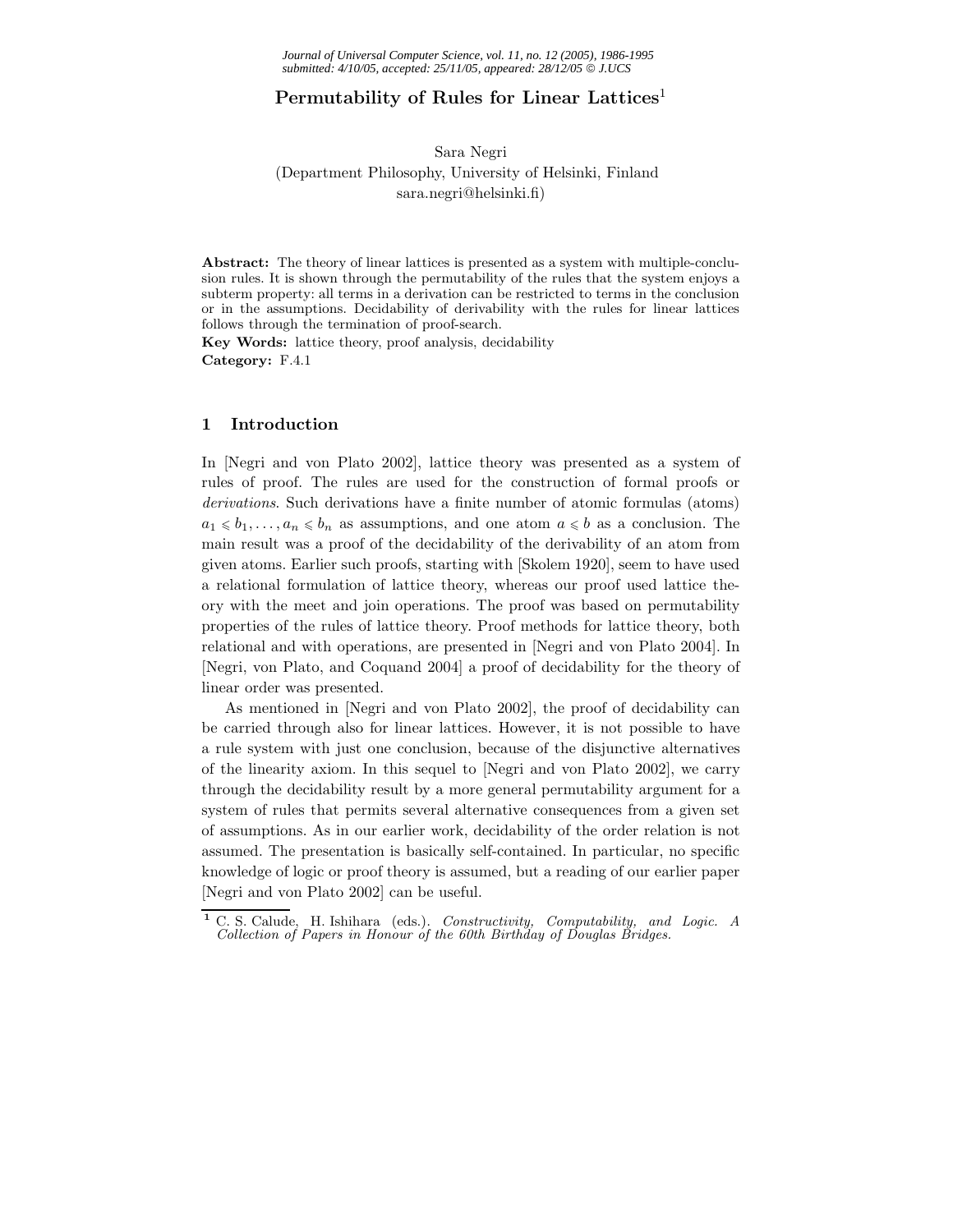### **2 Linear lattices as systems with rules**

The theory of linear lattices has a binary partial order relation  $a \leq b$ , and equality is defined by

 $a = b \equiv a \leq b \& b \leq a$ .

The axioms for the order relation are

 $a \leq a$ ,  $\text{Re } f$ ,  $a \leq b \& b \leq c \supset a \leq c$ , *Trans*,  $a \leq b \vee b \leq a$ , *Lin.* 

The lattice axioms are standard:

| $a \wedge b \leq a \quad (L \wedge_1),$ | $a \wedge b \leq b \quad (L \wedge_2),$ | $c \leq a \& c \leq b \supset c \leq a \wedge b \quad (R \wedge),$              |  |
|-----------------------------------------|-----------------------------------------|---------------------------------------------------------------------------------|--|
| $a \leq a \vee b$ $(R \vee_1),$         | $b \leq a \vee b$ $(R \vee_2),$         | $a \leqslant c \And b \leqslant c \supset a \lor b \leqslant c \quad (L \lor).$ |  |

The substitutability of equals in the lattice operations can be proved, because equality is defined through the order relation.

In [Negri and von Plato 2002], derivations in lattice theory were represented as trees constructed by rules corresponding to the above axioms, with the conclusion at the root and the assumptions in the leaves. Such rules constitute an extension with mathematical rules of logical systems of natural deduction. Because of the linearity axiom *Lin*, the theory of linear lattices is not what is sometimes called a Harrop theory (that is, it has axioms with unavoidable disjunctions), therefore it cannot be treated as a system of rules that give derivations in tree form. In order to cover non-Harrop theories, one would need a multi-conclusion system of natural deduction; however, natural deduction is inherently a singleconclusion system. Multi-conclusion rules and derivations cannot be written as two-dimensional trees, but the difficulty can be circumvented using *sequent systems*.

The existence of a derivation of a formula  $C$  from assumptions  $\Gamma$  can be written on one line as a *sequent*  $\Gamma \to C$ . If multiple conclusions are permitted, we have sequents of the form  $\Gamma \to \Delta$ , where both  $\Gamma$  and  $\Delta$  are finite *multisets* of formulas, i.e., lists with order disregarded. Γ contains the *assumptions* and  $\Delta$  the *cases* of such sequents. Logical rules modify formulas in the antecedent  $\Gamma$ and in the succedent  $\Delta$  of sequents. The sequent system we shall use is called **G0c** in [Negri and von Plato 2001]. It is a classical, multi-conclusion sequent calculus system, with explicit *structural rules*. These rules permit the addition of superfluous assumptions and cases, called *weakening*, and the *contraction* of several occurrences of the same formula into one:

$$
\frac{\Gamma \to \Delta}{A, \Gamma \to \Delta} \text{LW} \quad \frac{\Gamma \to \Delta}{\Gamma \to \Delta, A} \text{RW}
$$

$$
\frac{A, A, \Gamma \to \Delta}{A, \Gamma \to \Delta} LC \quad \frac{\Gamma \to \Delta, A, A}{\Gamma \to \Delta, A} RC
$$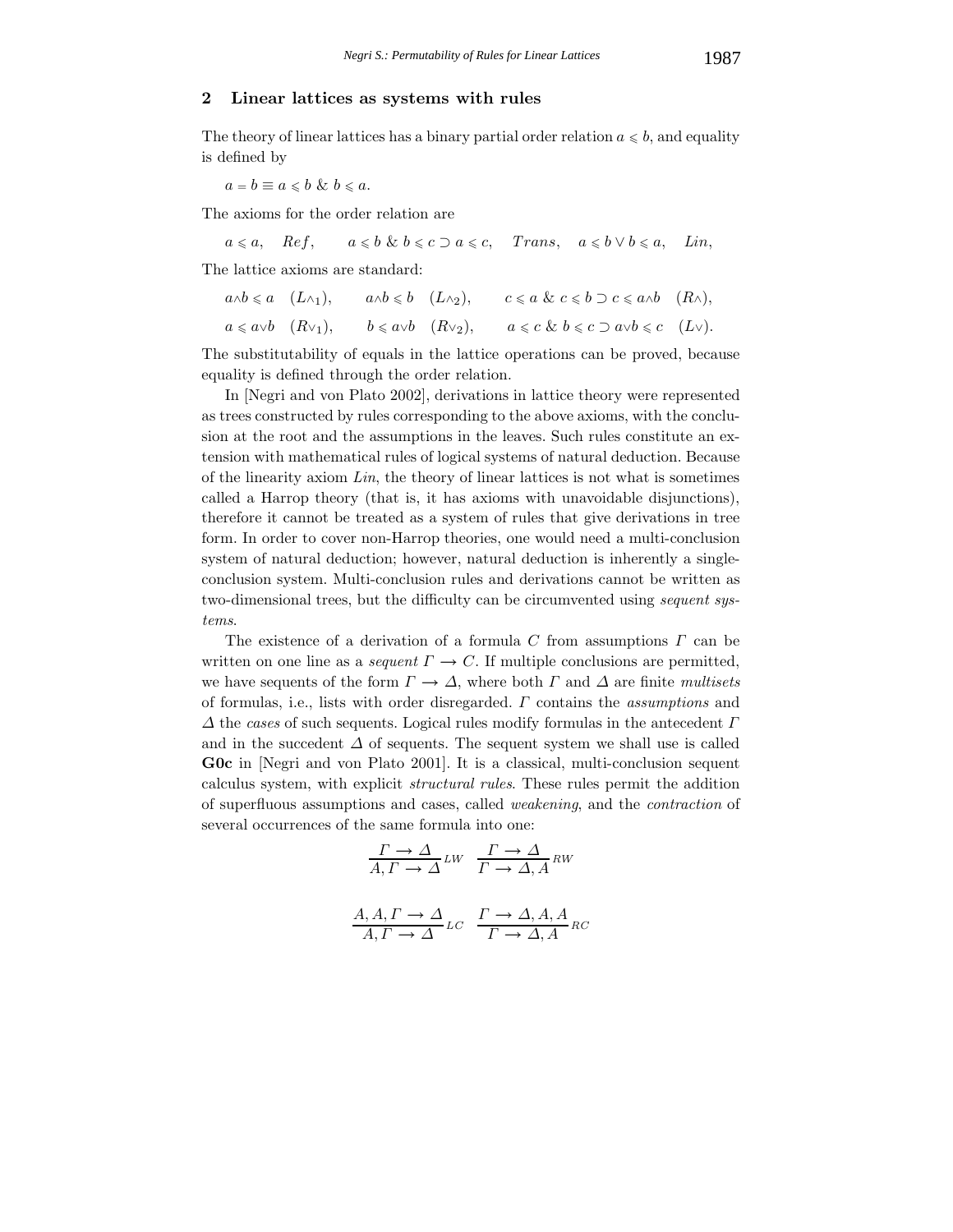Weakening and contraction can operate on either side of sequents, left or right. These rules are an explicit part of our sequent calculus for lattice theory. A fifth structural rule, called *cut*, permits the combination of two derivations, one having a formula A as a case, the other as an assumption:

$$
\frac{\Gamma \to \Delta, A \quad A, \Gamma' \to \Delta'}{\Gamma, \Gamma' \to \Delta, \Delta'}\,_{\text{cut}}
$$

This rule is not a part of our calculus, because Gentzen's Hauptsatz (cut elimination theorem) holds for it: Instances of *Cut* can be eliminated from derivations by permuting them up until one premiss of cut is of the form  $A \rightarrow A$ . It is seen that the other premiss of cut is now identical to the conclusion of cut, so the rule can be removed. We do not need to go into these properties in detail. For our purposes, it suffices to say that cut elimination is maintained when the system is augmented with mathematical rules of the form (with *RRS* standing for *Right Rule Scheme*)

$$
\frac{\Gamma_1 \to \Delta_1, P_1 \dots \Gamma_m \to \Delta_m, P_m}{\Gamma_1, \dots, \Gamma_m \to \Delta_1, \dots, \Delta_m, Q_1, \dots, Q_n} \text{RS}
$$

corresponding to mathematical axioms of the form

 $P_1\&\ldots\&P_m\supset Q_1\vee\ldots\vee Q_n$ 

where the  $P_i$ 's and the  $Q_j$ 's are atomic formulas. Moreover, we can "forget about logic," since in such extensions all the logical rules permute down with respect to the mathematical rules. In some cases, permutation of logical rules below the mathematical rules produces multiplications of steps of inference. For example, if the rule scheme is preceded by right contraction on a formula  $P_1$ 

$$
\frac{\Gamma_1 \to \Delta_1, P_1, P_1}{\Gamma_1 \to \Delta_1, P_1}^{RC} \quad \Gamma_2 \to \Delta_2, P_2 \quad \dots \quad \Gamma_m \to \Delta_m, P_m}{\Gamma_1, \dots, \Gamma_m \to \Delta_1, \dots, \Delta_m, Q_1, \dots, Q_n}^{RMS}
$$

we permute as follows:

$$
\frac{r_1 \rightarrow \Delta_1, P_1, P_1 \quad r_2 \rightarrow \Delta_2, P_2 \quad \dots \quad r_m \rightarrow \Delta_m, P_m}{r_1, \dots, r_m, P_1 \rightarrow \Delta_1, \dots, \Delta_m, Q_1, \dots, Q_n} \quad RRS \quad r_2 \rightarrow \Delta_2, P_2 \quad \dots \quad r_m \rightarrow \Delta_m, P_m}{r_1, r_2, r_2, \dots, r_m, r_m \rightarrow \Delta_1, \Delta_2, \Delta_2, \dots, \Delta_m, Q_1, Q_1, \dots, Q_n, Q_n}
$$
\n
$$
\frac{r_1, r_2, r_2, \dots, r_m, r_m \rightarrow \Delta_1, \Delta_2, \Delta_2, \dots, \Delta_m, Q_1, Q_1, \dots, Q_n}{r_1, r_2 \dots, r_m \rightarrow \Delta_1, \Delta_2, \dots, \Delta_m, Q_1, \dots, Q_n}
$$

where *C*<sup>∗</sup> denotes repeated steps of left and right contractions.

Whenever we have derivations with more than one formula in the succedent, we say that we have a *derivation with cases*.

For linear lattices, we distinguish between *ground terms*  $p, q, r, \ldots$ , that contain no meet or join operations, and *arbitrary terms* a, b, c, . . .. An essential point is that the linearity axiom, as well as the reflexivity of the order relation, can be restricted to ground terms.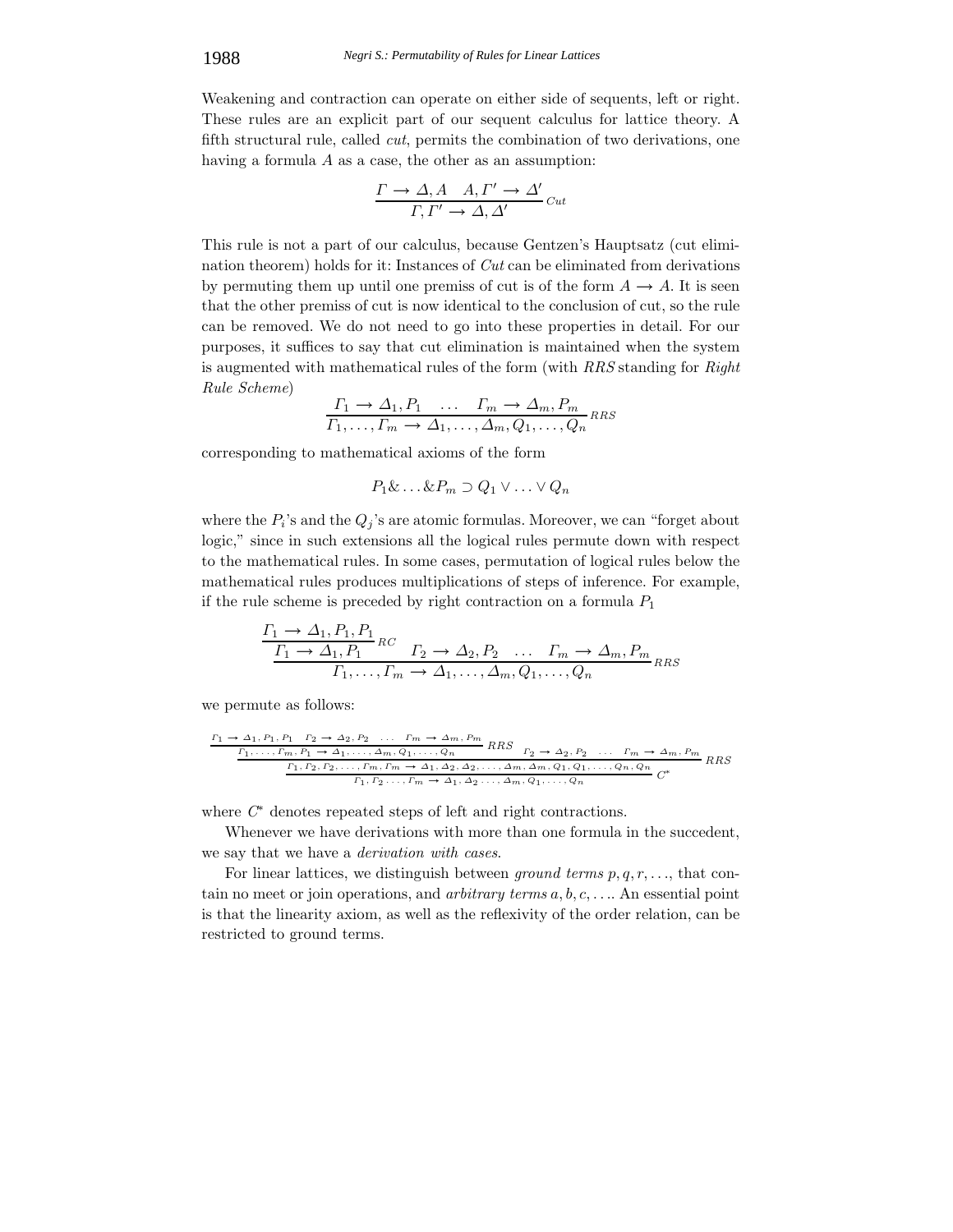The rules for linear lattices are

$$
\frac{\begin{array}{c}\n\hline\n\to p \leqslant p \text{ }^{Ref} \\
\hline\n\to p \leqslant p \text{ }^{Ref}\n\end{array}\n\quad\n\frac{\begin{array}{c}\n\Gamma_1 \to \Delta_1, a \leqslant b \quad \Gamma_2 \to \Delta_2, b \leqslant c \\
\Gamma_1, \Gamma_2 \to \Delta_1, \Delta_2, a \leqslant c\n\end{array}}{\begin{array}{c}\n\Gamma_1 \to a \land b \leqslant a \quad L \land a\n\end{array}\n\quad\n\frac{\begin{array}{c}\n\Gamma_2 \to \Delta_1, a \leqslant b \quad \Gamma_2 \to \Delta_2, b \leqslant c \\
\Gamma_1, \Gamma_2 \to \Delta_1, \Delta_2, a \leqslant c\n\end{array}}{\begin{array}{c}\n\Gamma_1 \to \Delta_1, c \leqslant a \quad \Gamma_2 \to \Delta_2, c \leqslant b \\
\Gamma_1, \Gamma_2 \to \Delta_1, \Delta_2, c \leqslant a \land b\n\end{array}}\n\quad R \land\n\frac{\begin{array}{c}\n\Gamma_1 \to \Delta_1, a \leqslant c \quad \Gamma_2 \to \Delta_2, b \leqslant c \\
\Gamma_1, \Gamma_2 \to \Delta_1, \Delta_2, a \lor b \leqslant c\n\end{array}}{\begin{array}{c}\n\Gamma_1 \to \Delta_1, a \leqslant c \quad \Gamma_2 \to \Delta_2, b \leqslant c \\
\Gamma_1, \Gamma_2 \to \Delta_1, \Delta_2, a \lor b \leqslant c\n\end{array}}\n\quad L \lor
$$

In the rules, the formulas in  $\Gamma$ ,  $\Delta$  form the *contexts*. The atoms in the premisses which are not in a context are called *active*, and those in the conclusion are called *principal.* Derivations start with *initial sequents* of the form  $a \leq b \rightarrow a \leq b$  and with instances of the *zero-premiss* rules. The former corresponds to the making of an assumption  $a \leq b$  in a system of derivation as in [Negri and von Plato 2002]. Of the rules for linear lattics, *Ref* and *Lin* are restricted to ground terms. It is seen that derivations with cases stem from instances of rule *Lin*.

Term b in rule *Trans* is a *middle term*. An inspection of the rules shows that middle terms in *Trans* are the only terms in premisses that need not be also terms in a conclusion. Because of the permutability of logical rules below the mathematical rules observed above, we can consider derivations of sequents with only atomic formulas in antecedents and succedents.

The rules above give a complete system for the theory of linear lattices because reflexivity and linearity are derivable for arbitrary terms:

## **Lemma 1.** For arbitrary terms a and b, the sequents  $\rightarrow a \leq a$  and  $\rightarrow a \leq b, b \leq a$  *are derivable in the rule system for linear lattices.*

Proof. By induction on the length of the terms  $a, b$ . For ground terms the sequents are conclusions of zero-premiss rules of the system, thus derivable. For a compound term a, for instance  $a \equiv a_1 \wedge a_2$ , reflexivity follows from the meet rules:  $L \wedge_1$  and  $L \wedge_2$  give  $a_1 \wedge a_2 \le a_1$  and  $a_1 \wedge a_2 \le a_2$ , and from these, by  $R \wedge$ , we obtain  $a_1 \wedge a_2 \le a_1 \wedge a_2$ . If a is a join, the proof uses instead the rules for join.

For linearity, we have to analyze the form of  $a$  and  $b$ . If  $a$  and  $b$  are not both ground terms, there are eight cases, reduced to five by symmetry. In all such cases, linearity is reduced to linearity on the components, which latter is derivable by the inductive hypothesis. For example, in the case of  $a \equiv a_1 \wedge a_2$ and  $b \equiv b_1 \vee b_2$ , linearity on the terms a and b is derived by applying R∧ to the sequents  $\rightarrow a_1 \wedge a_2 \leq b_1 \vee b_2, b_1 \vee b_2 \leq a_1$  and  $\rightarrow a_1 \wedge a_2 \leq b_1 \vee b_2, b_1 \vee b_2 \leq a_2$ . The former is derived by  $L \vee$  from the conclusions of

$$
\frac{\overline{a_1 \wedge a_2 \leq a_1} L \wedge_1 \quad \overline{a_1 \leq b_1, b_1 \leq a_1} L^{lin}}{\underline{a_1 \wedge a_2 \leq b_1, b_1 \leq a_1} T^{rans}} \frac{\overline{b_1 \leq b_1 \vee b_2}}{\overline{b_1 \leq b_1 \vee b_2}} R \vee_1
$$
\n
$$
\frac{a_1 \wedge a_2 \leq b_1 \vee b_2 \leq b_1 \vee b_2}{a_1 \wedge a_2 \leq b_1 \vee b_2, b_1 \leq a_1} T^{rans}
$$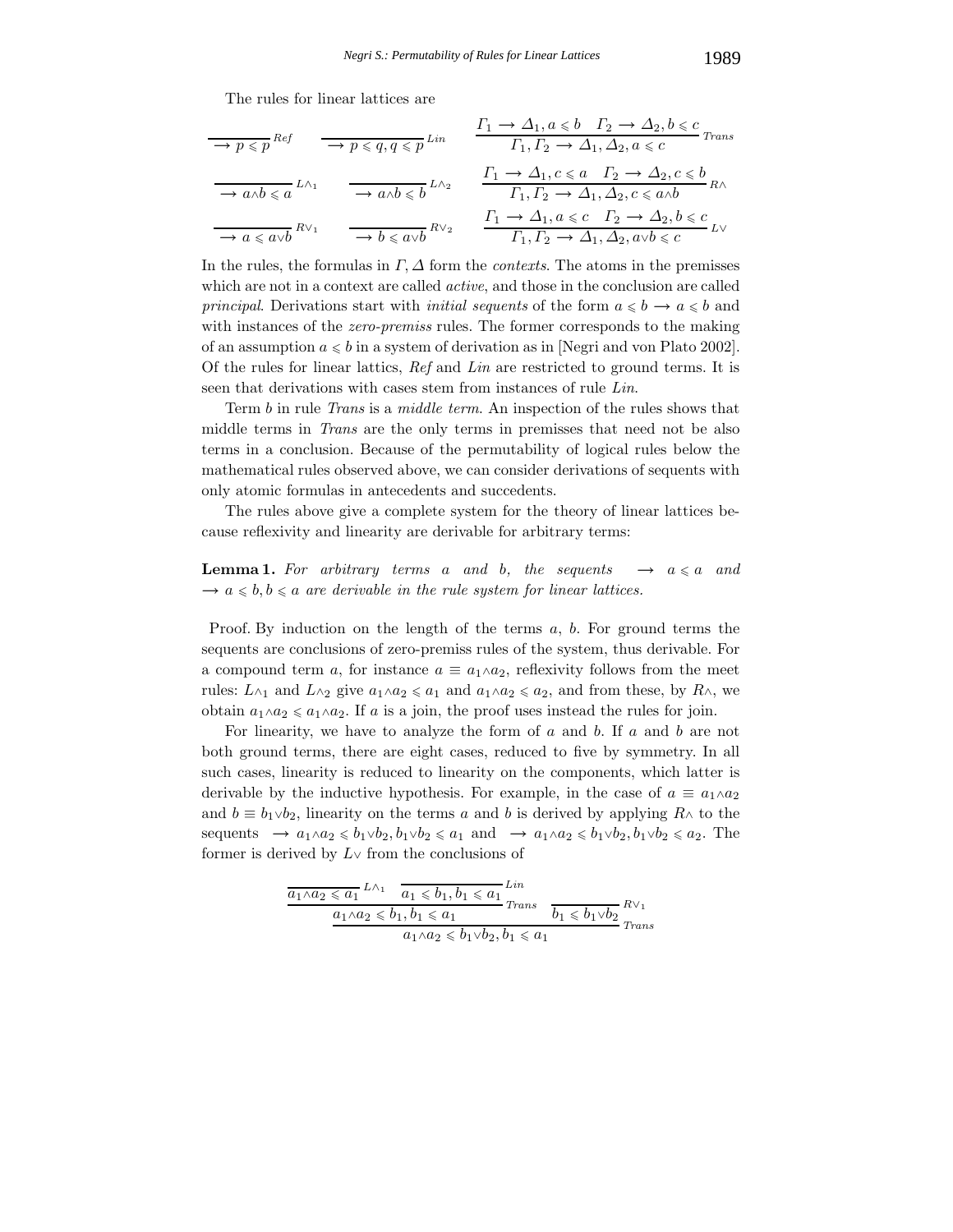and

$$
\frac{a_1 \wedge a_2 \leq a_1}{a_1 \wedge a_2 \leq b_2, b_2 \leq a_1} \lim_{\begin{subarray}{l} Trans \end{subarray}} \frac{Lin}{b_2 \leq b_1 \vee b_2} R \vee_2
$$
  

$$
\frac{a_1 \wedge a_2 \leq b_2, b_2 \leq a_1}{a_1 \wedge a_2 \leq b_1 \vee b_2, b_2 \leq a_1} \lim_{\begin{subarray}{l} Trans \end{subarray}} \frac{R \vee_2}{Trans}
$$

The latter is derived in a similar way.  $\Box$ 

#### **3 The subterm property**

The definition of new terms given in [Negri and von Plato 2002] is here extended to the more general setting of derivations with cases:

**Definition 2.** A *new term* in a derivation of a sequent  $\Gamma \to \Delta$  is a term that is not a term or a subterm in  $\Gamma, \Delta$ .

**Theorem 3. Subterm property.** *If a sequent*  $\Gamma \rightarrow \Delta$  *with only atoms in*  $\Gamma, \Delta$ *is derivable in the theory of linear lattices, it has a derivation with no new terms.*

Before proving the theorem, we need preliminary notions for defining a suitable weight that indicates the presence of new terms and how deep down in a derivation tree they are. The theorem will be proved by giving transformations that reduce such weight, until it becomes zero, with the removal of all new terms from the derivation.

Terms in a derivation are ordered lexicographically. Given any two terms a and b, either a precedes b in the ordering, or b precedes a, or a and b are syntactically identical.

*Branches* of a derivation tree are sequences of sequents that start with its endsequent and go through one premiss up to conclusions of zero-premiss rules or initial sequents. The *length* of a branch is the number of steps in it. The *height* of a sequent in a derivation is the maximal length of subbranches up from that sequent. The height of a derivation is the height of its endsequent.

Given a derivation  $\mathcal{D}$ , consider all the occurrences of a new term which is maximal in the lexicographic ordering among the new terms of the derivation, and among such occurrences, consider those which are *downmost* in the derivation, that is, not followed below by other occurrences of the same term. Downmost occurrences of maximal new terms appear in steps of transitivity removing them from the derivation. Each branch of the derivation contains at most one such downmost maximal new term occurrence. Branches  $B_i$  in the derivation are assigned *weight* zero if they do not contain such a term, else have as weight  $w(\mathcal{B}_i)$ the length of the subbranch up from the sequent with the last occurrence of the term. The weight of the whole derivation  $\mathcal D$  is given by the multiset of the weights of its branches  $\mathcal{B}_1,\ldots,\mathcal{B}_n$ 

$$
w(\mathcal{D}) \equiv \langle w(\mathcal{B}_1), \ldots, w(\mathcal{B}_n) \rangle
$$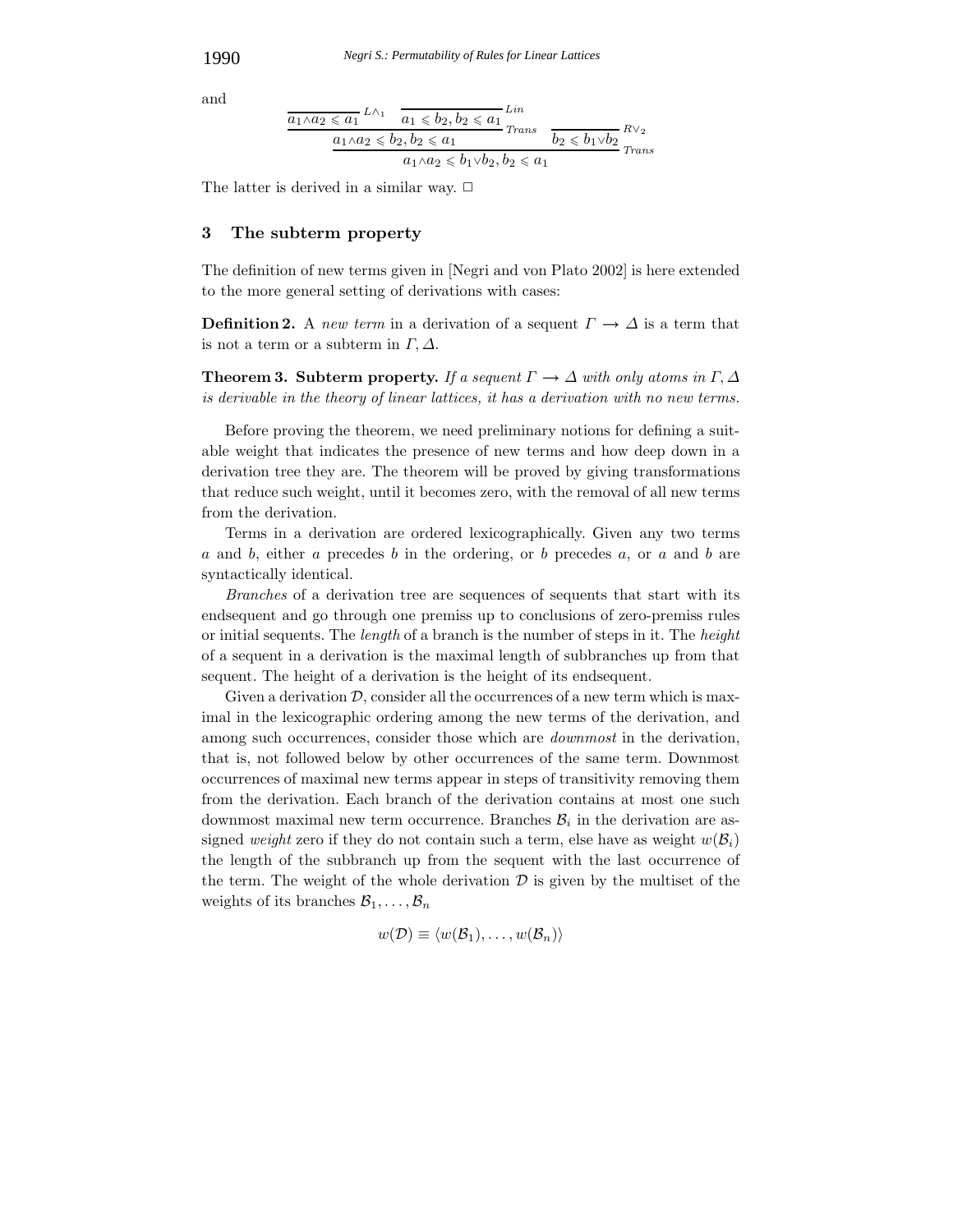The weight of the derivation is reduced if one or more branches are replaced by one or more branches of smaller weight.

This is a standard, well-founded ordering of finite multisets.

Proof of Theorem 3. We show how to transform derivations so that the weight of the derivation in the multiset ordering gets reduced.

Consider a step of transitivity removing a downmost maximal new term b:

$$
\begin{array}{c}\n\vdots & \vdots \\
\frac{\Gamma_1 \rightarrow \Delta_1, a \le b \quad \Gamma_2 \rightarrow \Delta_2, b \le c}{\Gamma_1, \Gamma_2 \rightarrow \Delta_1, \Delta_2, a \le c}\n\end{array}_{Trans}
$$

Consider the derivations  $\mathcal{D}_1$ ,  $\mathcal{D}_2$  of the premisses of *Trans*.

1. If the atoms  $a \leq b$  and  $b \leq c$  are not themselves principal in the last rules of  $\mathcal{D}_1$  or  $\mathcal{D}_2$ , they are found in the premisses of that rule, and transitivity can be permuted above the rule. The cases are:

1.1. If the last rule of  $\mathcal{D}_1$  is *Trans* with  $a \leq b$  not principal in it and middle term e different from b, we have, with  $\Gamma_1 \equiv \Gamma_{1_1}, \Gamma_{1_2}$  and  $\Delta_1 \equiv \Delta_{1_1}, \Delta_{1_2}$ 

$$
\frac{\Gamma_{1_1} \to \Delta_{1_1}, a \leq b, d \leq e \quad \Gamma_{1_2} \to \Delta_{1_2}, e \leq f}{\frac{\Gamma_1 \to \Delta_1, a \leq b, d \leq f}{\Gamma_1, \Gamma_2 \to \Delta_1, \Delta_2, a \leq c, d \leq f}} \quad \text{Trans}
$$

We permute as follows:

$$
\frac{\Gamma_{1_1} \to \Delta_{1_1}, a \leq b, d \leq e \quad \Gamma_2 \to \Delta_2, b \leq c}{\Gamma_{1_1}, \Gamma_2 \to \Delta_{1_1}, \Delta_2, a \leq c, d \leq e} \quad \text{Trans} \quad \Gamma_{1_2} \to \Delta_{1_2}, e \leq f \quad \text{Trans} \quad \Gamma_1, \Gamma_2 \to \Delta_1, \Delta_2, a \leq c, d \leq f \quad \text{Trans}
$$

Observe that the height of the left premiss of *Trans* removing b is shortened, so that one of the branches of positive weight of the derivation has its weight reduced by the transformation.

If  $b \leq c$  is not principal in the second premiss of *Trans*, the permutation is analogous.

1.2. If the middle term  $e$  is identical to b we have a block of two consecutive transitivities with middle term b, and we postpone the case to point no. 3.

2. If the atom  $a \leq b$  is principal in *Trans*, we have the following subcases:

2.1. If the last rule of  $\mathcal{D}_1$  is *Trans* with  $a \leq b$  principal, we have

$$
\frac{\Gamma_{1_1} \to \Delta_{1_1}, a \le d \quad \Gamma_{1_2} \to \Delta_{1_2}, d \le b}{\Gamma_1 \to \Delta_1, a \le b} \text{Trans} \quad \Gamma_2 \to \Delta_2, b \le c \quad \Gamma_1, \Gamma_2 \to \Delta_1, \Delta_2, a \le c \quad \text{Trans}
$$

Observe a subtlety here (which explains why we have chosen the lexicographic ordering on terms): since b is a downmost maximal new term occurrence, if d is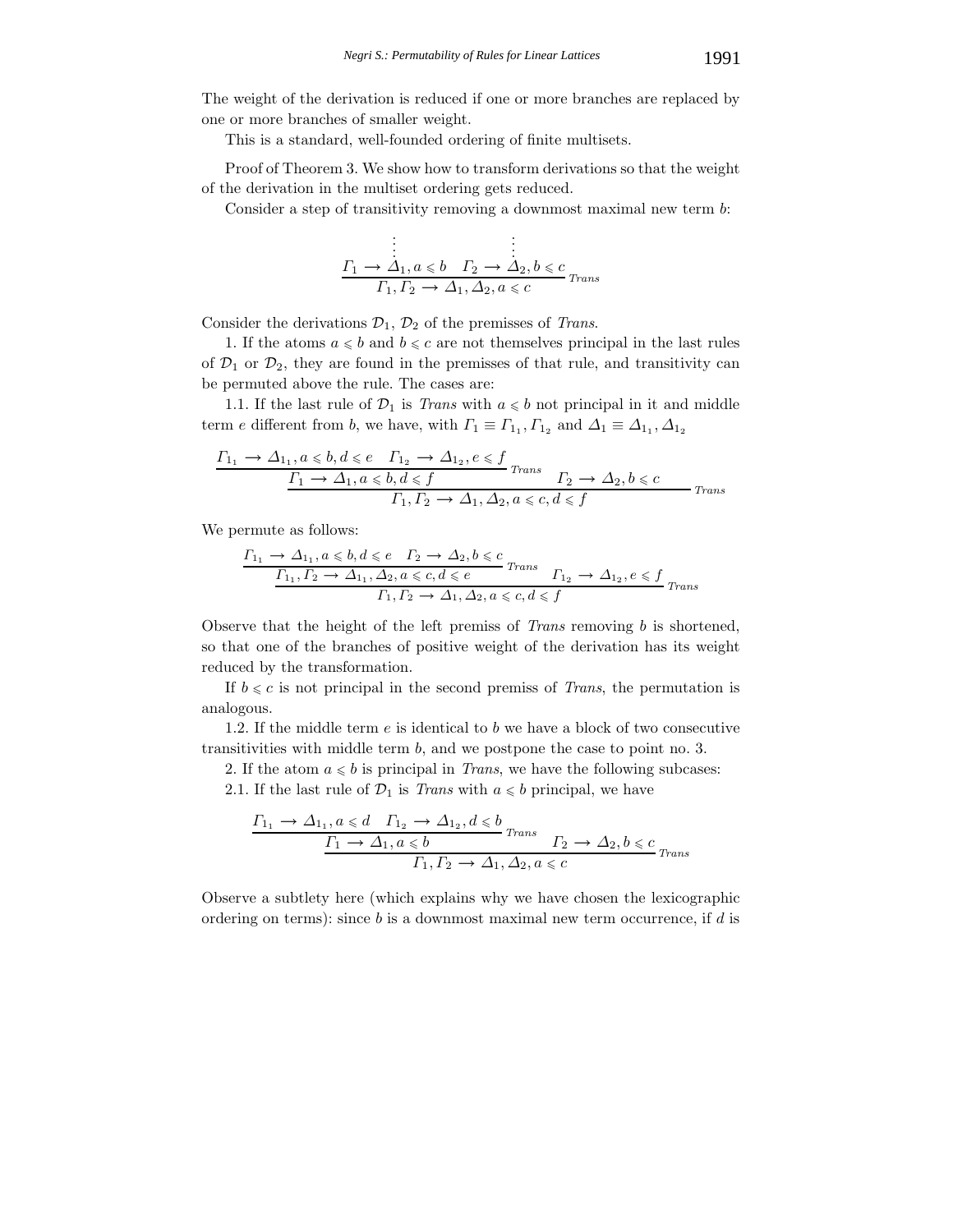a new term, it is smaller than or equal to b in the lexicographic ordering. In case  $d$  is strictly smaller or not a new term, the transformed derivation is

$$
\frac{\varGamma_{1_2}\to\varDelta_{1_2},d\leqslant b\quad \varGamma_2\to\varDelta_2,b\leqslant c}{\varGamma_{1_2},\varGamma_2\to\varDelta_{1_2},\varDelta_2,d\leqslant c\varGamma_{Trans}}\frac{\varGamma_{1_1}\to\varDelta_{1_1},\varGamma_2\to\varDelta_{1_2},\varDelta_{2_2},d\leqslant c}{\varGamma_{trans}}}
$$

and the weight is reduced. Else  $d$  is identical to  $b$ , thus the original derivation has the form

$$
\frac{\Gamma_{1_1} \to \Delta_{1_1}, a \leq b \quad \Gamma_{1_2} \to \Delta_{1_2}, b \leq b}{\frac{\Gamma_1 \to \Delta_1, a \leq b}{\Gamma_1, \Gamma_2 \to \Delta_1, \Delta_2, a \leq c}} \quad \frac{\Gamma_2 \to \Delta_2, b \leq c}{\Gamma_{\text{trans}}}
$$

and the transformed derivation with reduced weight is

$$
\frac{\Gamma_{1_1} \to \Delta_{1_1}, a \leqslant b \quad \Gamma_2 \to \Delta_2, b \leqslant c}{\frac{\Gamma_{1_1}, \Gamma_2 \to \Delta_{1_1}, \Delta_2, a \leqslant c}{\Gamma_1, \Gamma_2 \to \Delta_1, \Delta_2, a \leqslant c} w^*}
$$

Observe that the original endsequent is restored by steps of left and right weakening, denoted by  $W^*$ . These do not increase weight because the contexts do not contain the maximal new term b.

A similar permutation is performed in case the right premiss of transitivity is derived by another transitivity.

2.2. If  $a \leq b$  has been concluded by  $L \vee$ , the term a has a form  $a \equiv d \vee e$  and the derivation

$$
\frac{\Gamma_{1_1} \to \Delta_{1_1}, d \leq b \quad \Gamma_{1_2} \to \Delta_{1_2}, e \leq b}{\Gamma_1 \to \Delta_1, d \vee e \leq b} \quad \frac{\Gamma_2 \to \Delta_2, b \leq c}{\Gamma_2 \to \Delta_2, b \leq c} \quad \frac{\Gamma_1, \Gamma_2 \to \Delta_1, \Delta_2, d \vee e \leq c}{\Gamma_1 \cap \Gamma_2 \to \Delta_1, \Delta_2, d \vee e \leq c}
$$

is transformed as follows, with *Trans* permuted up to the two premisses of L<sup>∨</sup>

$$
\frac{\Gamma_{1_1} \to \Delta_{1_1}, d \leqslant b \quad \Gamma_2 \to \Delta_2, b \leqslant c}{\frac{\Gamma_{1_1}, \Gamma_2 \to \Delta_{1_1}, \Delta_2, d \leqslant c}{\Delta_{1_1}, \Delta_2, d \leqslant c}} \quad \frac{\Gamma_{1_2} \to \Delta_{1_2}, e \leqslant b \quad \Gamma_2 \to \Delta_2, b \leqslant c}{\Gamma_{1_2}, \Gamma_2 \to \Delta_{1_2}, \Delta_2, e \leqslant c} \quad \frac{\Gamma_{1_2}, \Gamma_2 \to \Delta_{1_2}, \Delta_2, e \leqslant c}{\Gamma_{1_2}, \Gamma_2 \to \Delta_1, \Delta_2, \Delta_2, d \vee e \leqslant c} \quad \text{and}
$$

The number of branches with term b is increased, but each has a lesser weight so the multiset ordering is reduced.

A similar permutation is performed if the right premiss of *Trans* is derived by R∧. Observe that the permutation of *Trans* over L<sup>∨</sup> and R<sup>∧</sup> produces duplications in the contexts.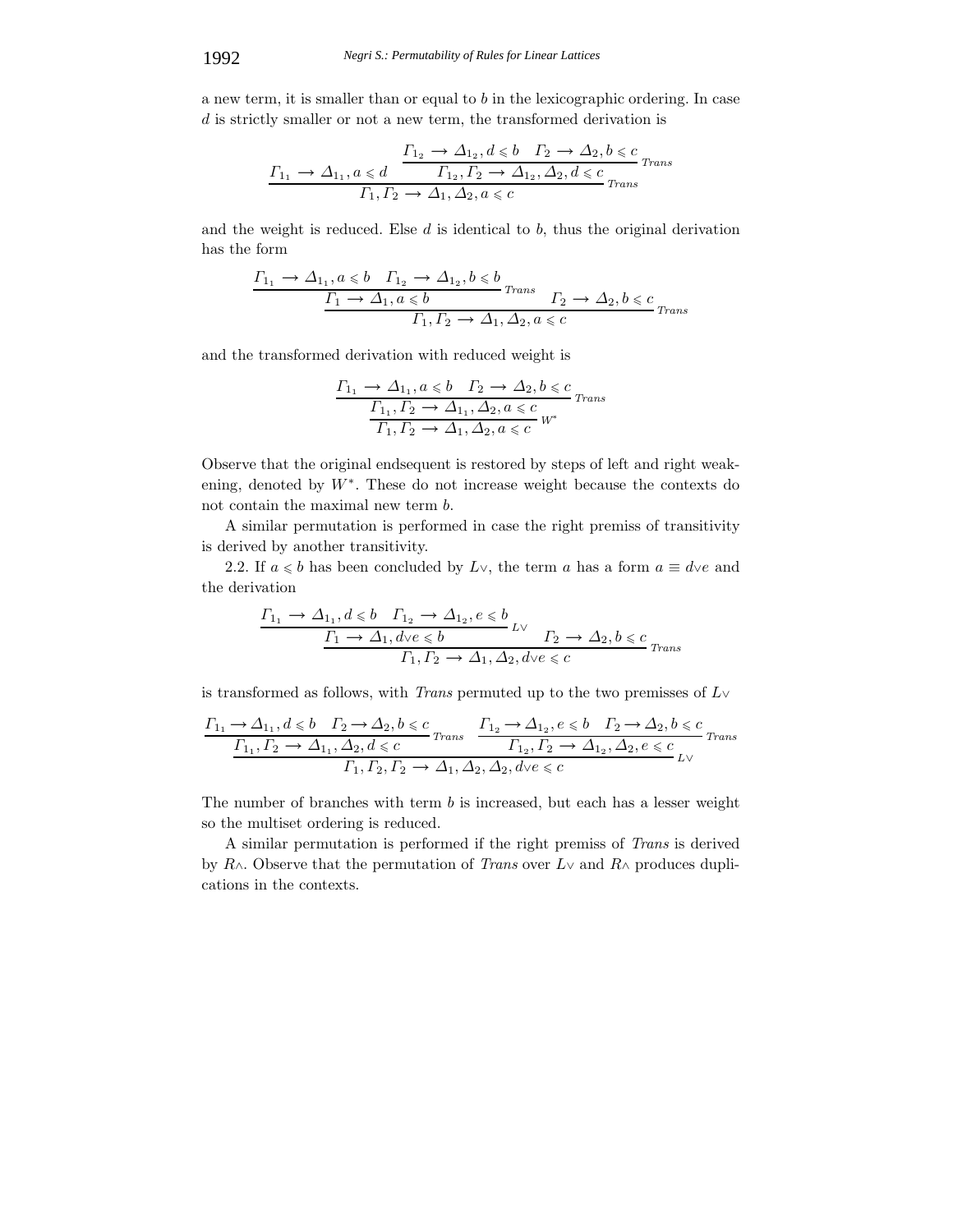2.3. The premisses of *Trans* are derived by  $R\vee_1$  and  $L\vee$  and  $b \equiv b_1 \vee b_2$ . The derivation

$$
\begin{array}{c}\n\vdots \\
\hline\n-b_1 \leq b_1 \lor b_2\n\end{array}\n\qquad\n\begin{array}{c}\n\vdots \\
\Gamma_1 \to \Delta_1, b_1 \leq c \quad \Gamma_2 \to \Delta_2, b_2 \leq c \\
\hline\nI_1, \Gamma_2 \to \Delta_1, \Delta_2, b_1 \lor b_2 \leq c \quad \text{Trans}\n\end{array}
$$

is transformed into

$$
\vdots
$$
\n
$$
\Gamma_1 \to \Delta_1, b_1 \leq c
$$
\n
$$
\Gamma_1, \Gamma_2 \to \Delta_1, \Delta_2, b_1 \leq c
$$
\n
$$
W^*
$$

with the maximal new term occurrence  $b_1 \vee b_2$  removed and thus the weight of the derivation reduced.

3. The transformations given can lead to the repetition of case 1.2, with blocks of consecutive instances of *Trans* with the middle term b. We permute such blocks by analyzing the premisses of the rules applied above the topmost transitivities of each block.

Eventually we reach a point in which we have a derivation starting with initial sequents, or zero-premiss rules, or instances of *Trans* with middle term different from b, immediately followed by a block of transitivities with middle term b.

In the latter case, the instance of *Trans* with middle term different from b is permuted below the block of transitivities with middle term  $b$ , step by step, as in 1.1.

In the other cases, the term containing  $b$  must be principal in the initial sequents or zero-premiss rules, else we can shorten branches with term b because the conclusion of the first rule below them would be again an initial sequent or follow by a zero-premiss rule. We can similarly rule out the possibility of one initial sequent above *Trans* being derived by *Ref*: the conclusion of *Trans* would be identical to the other premiss.

If one premiss of the block is an initial sequent, then b is a term in the antecedent of the conclusion, contrary to the assumption of b being a new term. (Observe that no atom is ever removed from antecedents of sequents.)

If one premiss of the block is the conclusion of a zero-premiss lattice rule, then we have the atoms  $b \land c \leq b$  or  $b \leq b \lor f$ . Now  $b \land c$ ,  $b \lor f$  would be new terms longer than b, contrary to assumption.

We are thus left with the possibility that  $b$  is a ground term  $q$  in an atom  $p \leq q$  in a linearity  $\rightarrow p \leq q, q \leq p$ . There is then a second occurrence of the term q, in the atom  $q \leq p$ , that has to disappear from the derivation. Since q is a maximal new term,  $q \leq p$  is active in an instance of transitivity, not in a lattice rule, or else  $q$  would be a subterm of another longer new term. There is therefore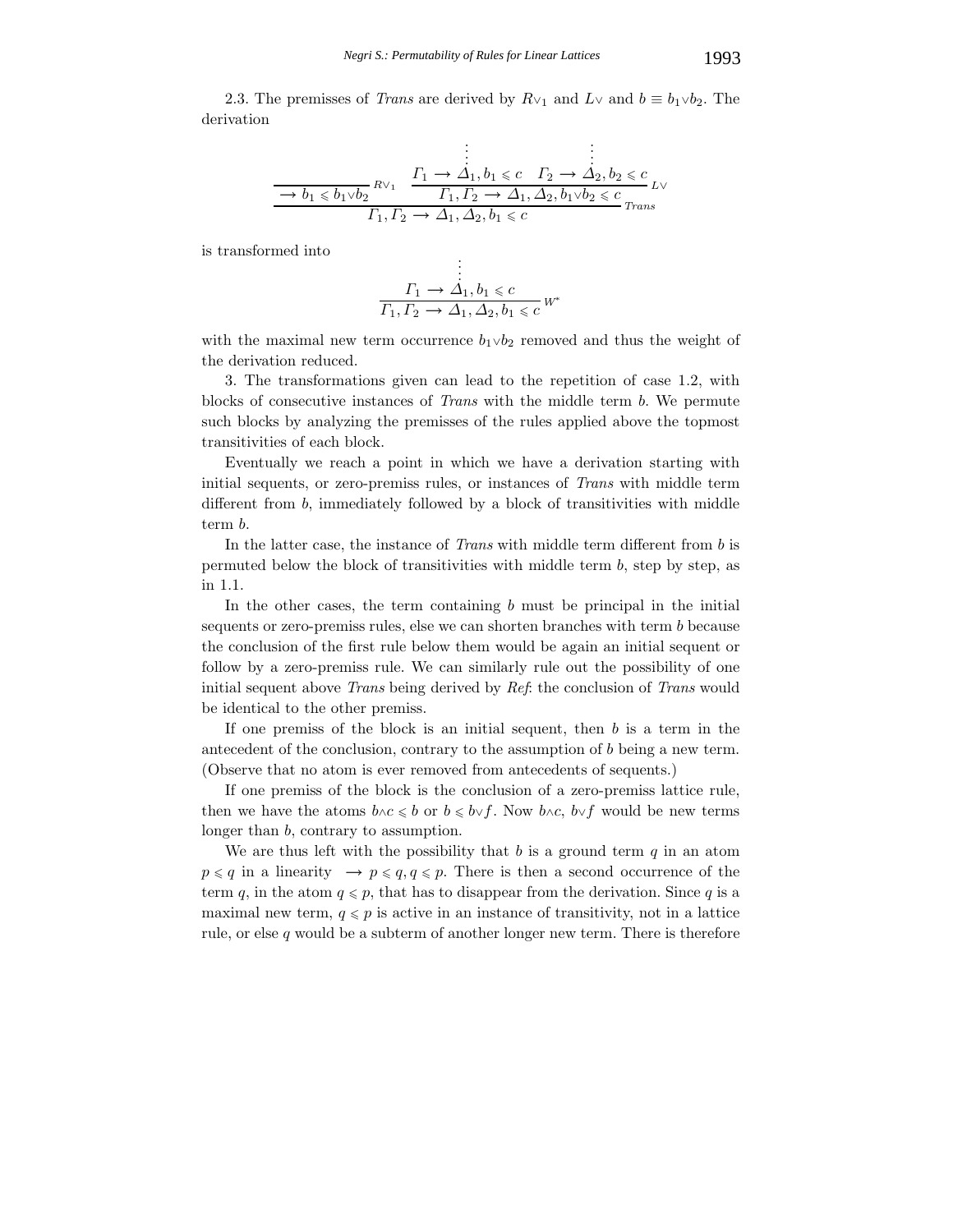an instance of *Trans* with an atom  $r \leq q$  in the first premiss and the atom  $q \leq p$ in the second. Now analyze the subderivation down to the first premiss with the atom  $r \leq q$  in the same way as the original derivation with the atom  $p \leq q$ . The analysis leads to another instance of *Lin*, of the form  $\rightarrow s \leqslant q, q \leqslant s$ , but this would lead to an infinite derivation.  $\Box$ 

The system **G0c** extended with rules for mathematical theories is useful for the analysis of proofs through the permutation of rules. However, the system includes explicit rules of weakening and contraction that make it less suitable for proof search: *a priori*, in a proof search starting from the endsequent to be derived, there is no bound on the number of times formulas can get duplicated through the (roof-first) application of the rule of contraction. There is another system of sequent calculus, called **G3c**, that does not need explicit structural rules. This remains so also when the calculus is extended with mathematical rules [cf. Chapter 6 of Negri and von Plato 2001].

Another problem with the calculus **G0c**, in a root-first proof search, is that one does not know how to divide the contexts in the conclusion between the premisses, thus, proof search is not deterministic even if the conclusion is given. The calculus **G3c** does not have this problem, because its characteristic feature is that rules with more than one premiss have *shared*, i.e., identical contexts. A specific property of extension of the calculus **G3c** is that instances of rules that lead, read root first, into a duplication of a formula in a premiss, can be excluded: Whenever there is such a duplication, the conclusion is equal to the premiss with the duplication contracted. The property of *height-preserving admissibility* of the rule of contraction states that whenever a sequent with a duplication is derivable, the contracted sequent is derivable *with the same height of derivation*. It follows that there is a bound on the length of derivations with the rules of a theory. A drawback of **G3c** is that rules do not usually permute the way they do in **G0c**.

We show that the subterm property of the calculus for linear lattices of theorem 3 carries over to a calculus based on the sequent calculus **G3c**, through a translation of derivations in **G0c** to **G3c** and back. One-premiss rules need no translation. With the two-premiss rules of lattice theory, say *Trans* with  $\Gamma_1 \to \Delta_1, a \leq b$  and  $\Gamma_2 \to \Delta_2, b \leq c$  as premisses, apply weakening repeatedly to both premisses to get premisses with shared contexts:  $\Gamma_1, \Gamma_2 \to \Delta_1, \Delta_2, a \leq b$ . The conclusion is  $\Gamma_1, \Gamma_2 \to \Delta_1, \Delta_2, b \leq c$ . Proceeding in this way, a derivation in the calculus **G3c** with shared contexts is obtained. It is immediate that the terms in both derivations are the same. Thus, if there is a derivation in **G0c**, there is one with the subterm property, consequently also one in **G3c** with the subterm property. Proof search can be done with the calculus **G3c** with terms taken from the endsequent to be derived. Rules that lead to a duplication of an atom in a premiss are excluded. With a bounded number of terms, there is only a bounded number of distinct atoms, so that proof search with the subterm property in